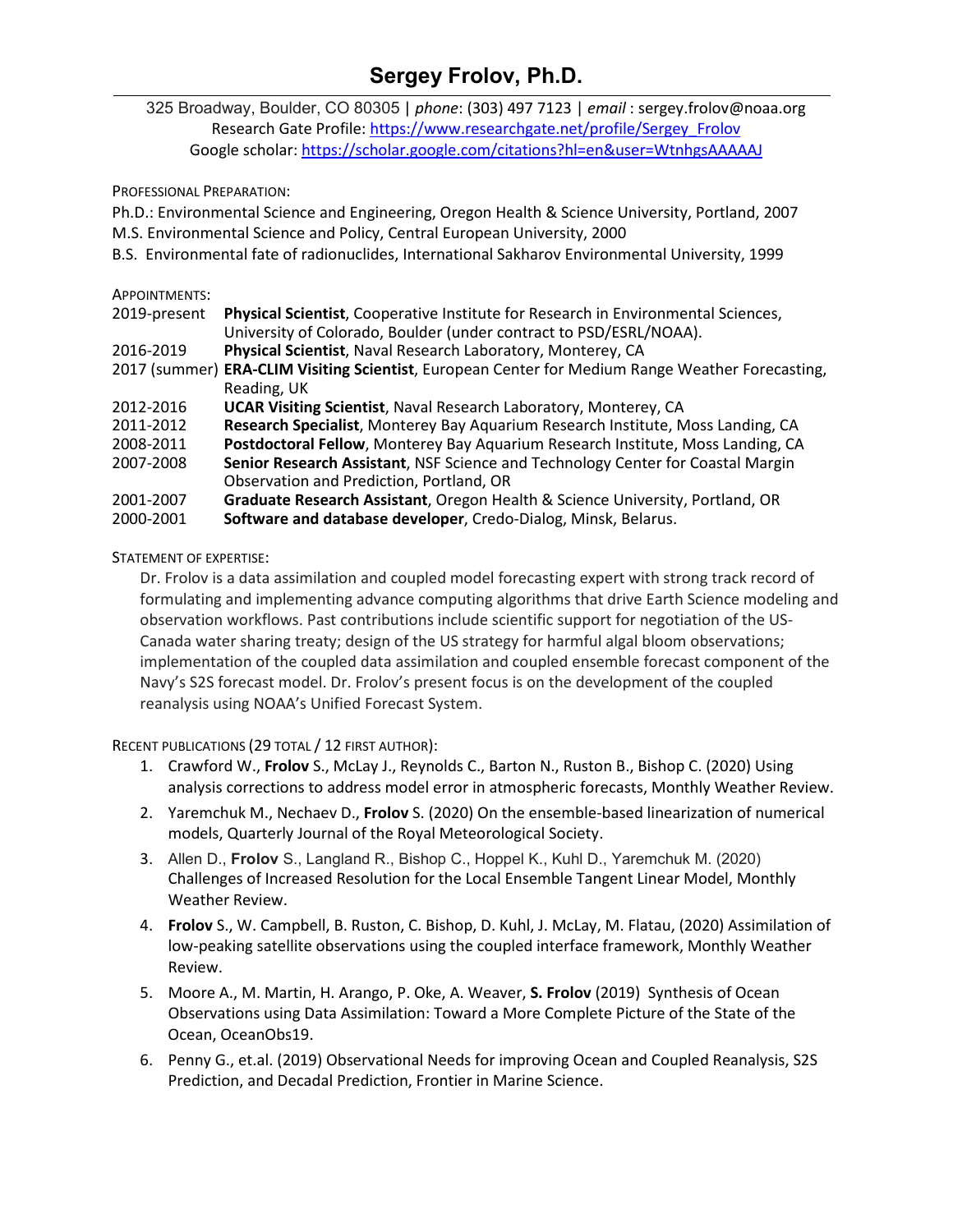- 7. Laloyaux, P., **S. Frolov**, and M. Bonavita, 2018: Implicit and explicit cross-correlations in coupled data assimilation. *Q. J. R. Meteorol. Soc.*, doi:10.1002/qj.3373.
- 8. Shulman, I., R. W. G. Jr., **S. Frolov,** S. McCarthy, B. Penta, S. Anderson, and P. Sakalaukus, 2018: Bio-Optical Data Assimilation With Observational Error Covariance Derived From an Ensemble of Satellite Images. Journal of Geophysical Research: Oceans. *J. Geophys. Res.*, 1801–1813, doi:10.1002/2017JC013171.
- 9. **Frolov, S.,** D. R. Allen, C. H. Bishop, R. Langland, K. W. Hoppel, and D. D. Kuhl, 2018: First Application of the Local Ensemble Tangent Linear Model ( LETLM ) to a Realistic Model of the Global Atmosphere. *Mon. Weather Rev.*, 2247–2270, doi:10.1175/MWR-D-17-0315.1.
- 10. Penny, S., et al. (2017) Coupled Data Assimilation for Integrated Earth System Analysis and Prediction: Goals, Challenges, and Recommendations, A report of the World Meteorological Organization.
- 11. Bishop, C. H., **S. Frolov**, D. R. Allen, D. D. Kuhl, and K. Hoppel, 2017: The Local Ensemble Tangent Linear Model: an enabler for coupled model 4DVAR. *Q. J. R. Meteorol. Soc*.
- 12. Allen, D. R., C. H. Bishop, **S. Frolov**, K. W. Hoppel, D. D. Kuhl, and G. E. Nedoluha, 2017: Hybrid 4DVAR with a Local Ensemble Tangent Linear Model: Application to the Shallow Water Model. *Mon. Weather Review*.
- 13. Solabarrieta, L., **S. Frolov**, M. Cook, J. Paduan, A. Rubio, M. González, J. Mader, and G. Charria, 2016c: Skill Assessment of HF Radar–Derived Products for Lagrangian Simulations in the Bay of Biscay. J. Atmos. Ocean. Technol.
- 14. **Frolov, S**., and C. H. Bishop, 2016b: Localized Ensemble-Based Tangent Linear Models and Their Use in Propagating Hybrid Error Covariance Models. *Mon. Weather Review.*
- 15. **Frolov, S**., C. H. Bishop, T. R. Holt, J. A. Cummings, and D. D. Kuhl, 2016a: Facilitating stronglycoupled ocean-atmosphere data assimilation with an interface solver. *Mon. Weather Review*.
- 16. Goebel, N. L., **S. Frolov**, and C. A. Edwards, 2014: "Complementary Use of Wave Glider and Satellite Measurements: Description of Spatial Decorrelation Scales in Chl-a Fluorescence Across the Pacific Basin", *Methods in Oceanography.*
- 17. **Frolov, S.,** Garau B., Bellingham J. (2014) " Can we do better than the grid survey: Optimal synoptic surveys in presence of variable uncertainty and decorrelation scales", *Journal of Geophysical Research*.
- 18. Shulman I., **Frolov, S.**, Stephanie Cayula, Brad Penta, Rick Gould, Peter Sakalaukus, Sherwin Ladner (2013) "Impact of bio-optical data assimilation on short-term coupled physical, biooptical model predictions", *Journal of Geophysical Research*.
- 19. **Frolov, S**., R., Kudela, J., Bellingham (2012c) "Monitoring of harmful algal blooms in the era of diminishing resources: a case study of the U.S. West Coast", *Harmful Algae*.
- 20. **Frolov, S**., J. Paduan, M. Cook, J. Bellingham (2012b) "Improved statistical prediction of surface currents based on historic HF-Radar observations", *Ocean Dynamics*.
- 21. **Frolov, S**., J., Ryan; F., Chavez (2012a) "Predicting euphotic-depth-integrated chlorophyll-a from discrete-depth and satellite-observable chlorophyll-a off central California", *Journal of Geophysical Research*.
- 22. **Frolov**, S., J. Bellingham, W. Anderson, and G. Hine, 2011: Wave Glider—A platform for persistent monitoring of algal blooms. *IEEE OCEANS 2011*.
- 23. Das, J., Rajan, K., **Frolov, S.**, Py, F., Ryan, J., Caron, D. A., and Sukhatme, G. S. (2010), "Towards Marine Bloom Trajectory Prediction for AUV Mission Planning," in IEEE International Conference on Robotics and Automation., Anchorage, Alaska.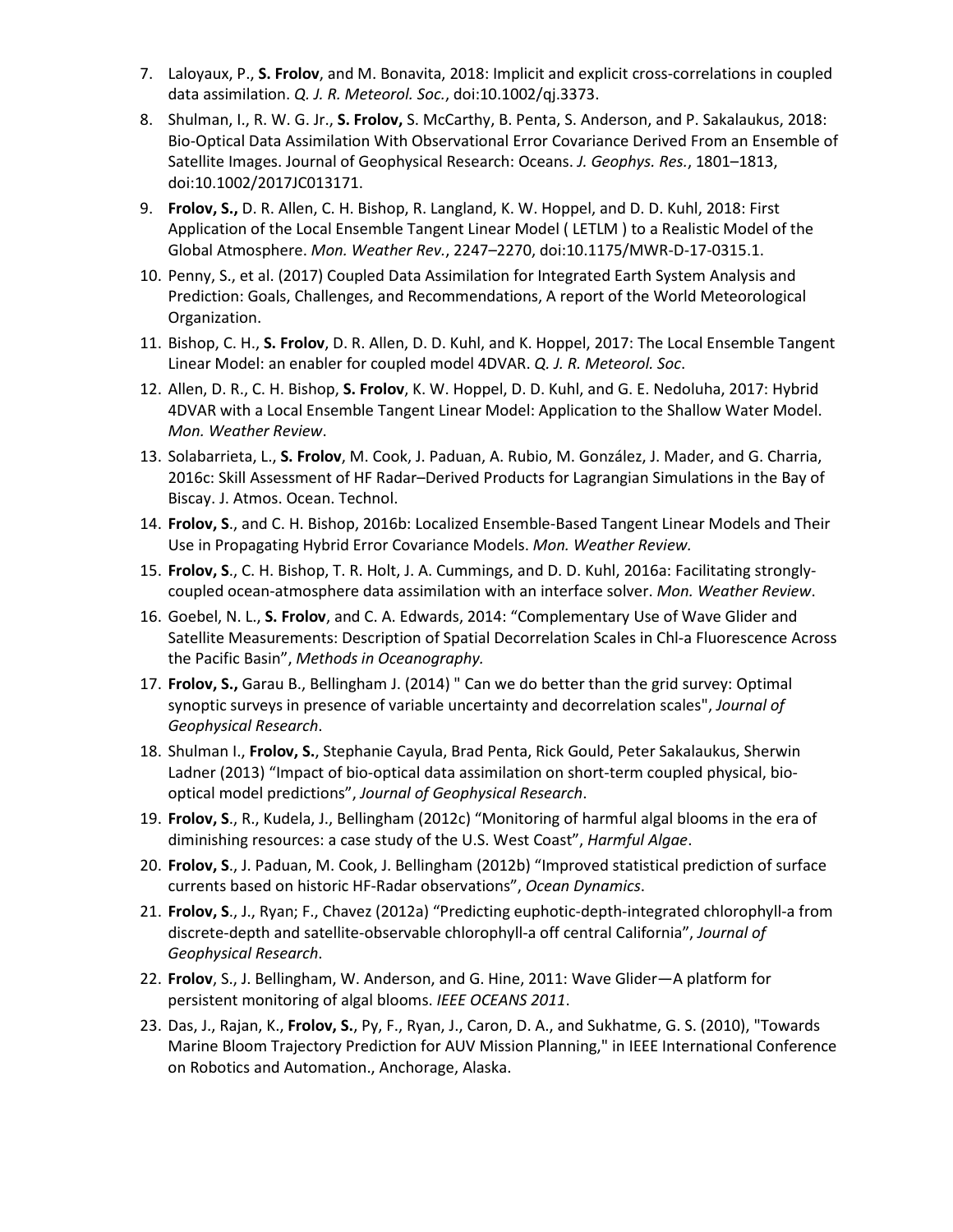- 24. Dang, T., Bulusu, N., Feng, W.-C., **Frolov, S.**, and Baptista, A. (2010), "A framework for tracking dynamic features with static and mobile sensors," in IEEE INFOCOM'2010, San Diego, CA.
- 25. Burla, M., Baptista, A. M., Zhang, Y., and **Frolov, S**. (2010), "Seasonal and inter-annual variability of the Columbia River plume: A perspective enabled by multi-year simulation databases," *Journal of Geophysical Research*.
- 26. **Frolov, S**., Z. Lu, R. van der Merwe, T.K. Leen, and A.M. Baptista, (2009). Fast Data Assimilation Using a Nonlinear Kalman Filter and a Model Surrogate: an Application to the Columbia River Estuary, *Dynamics of Atmospheres and Oceans*.
- 27. **Frolov, S**., A. M. Baptista, Y. Zhang, C. Seaton, (2009). Estimation of Ecologically Significant Circulation Features of the Columbia River Estuary and Plume Using a Reduced-Dimension Kalman Filter, *Continental Shelf Research*.
- 28. **Frolov, S**., A.M. Baptista, M. Wilkin, (2008). Optimizing Placement of Fixed Observational Sensors in a Coastal Observatory, *Continental Shelf Research*.
- 29. van der Merwe, R., Leen, T. K., Lu, Z., **Frolov, S**., and Baptista, A. M. (2007), "Fast Neural Network Surrogates for Very High Dimensional Physics-Based Models in Computational Oceanography," *Neural Networks*, 20, 462-478.

PROFESSIONAL AND COMMUNITY SERVICE:

- **Mentor/Supervisor –** mentored postdoctoral fellow (1)**,** co-advised graduate students (2), mentored graduate and undergraduate interns (8), supervised (3) science professionals.
- **Reviewer** Scientific journal including: Science; Monthly Weather Review; Quarterly Journal of Royal Meteorological Society; Ocean Modeling; JGR-oceans; and GRL. Scientific organizations: National Science Foundation and National Oceanographic and Atmospheric Administration.
- **Active memberships:** CLIVAR panel on processes observation and synthesis; task team on ocean assimilation for Global Ocean Data Assimilation Experiment (GODAE); US CLIVAR working group on Ocean Uncertainty quantification.
- **Past committee work:** OHSU/OGI student Council (2004-2007), MBARI professional development (2009-2010); associate editor of Monthly Weather Review; strategic planning committee at NRL-MRY; NRL-MRY diversity and inclusion team, NRL-FNMOC-NPS committee for development of S2S products.
- **Meeting organizer**  Transitioning from Academia to Industry, Navy-relevant products for sub seasonal prediction.

GRANTS:

- NOAA Unified Forecast System: Data Assimilation Reanalysis and Re-forecast: Co-PI (3.3M, NOAA PSL share 700K in 2020).
- Navy Earth System Prediction Capability, Coupled Data Assimilation. PI, ONR, NRL share \$1.6M (2015-2019).
- DOD HPC Frontier computing project, Co-PI, 1.2B CPU hours (2019-2022).
- Navy Earth System Prediction Capability, Coupled Ensembles for S2S forecasting. Co-PI, ONR, NRL share \$2.4M (2014-2019).
- Ocean Atmosphere State Estimation and Targeting Using Coupled Ensembles, Co-PI, ONR, NRL Share \$400K (2012-2015).
- Compact ocean models enable onboard AUV autonomy and decentralized adaptive sampling, Co-PI, ONR, MBARI share \$300K (2010-2013).
- Monterey Bay Aquarium Postdoctoral Fellowship, Packard Foundation, (2008-2010).

SOFTWARE SKILLS: